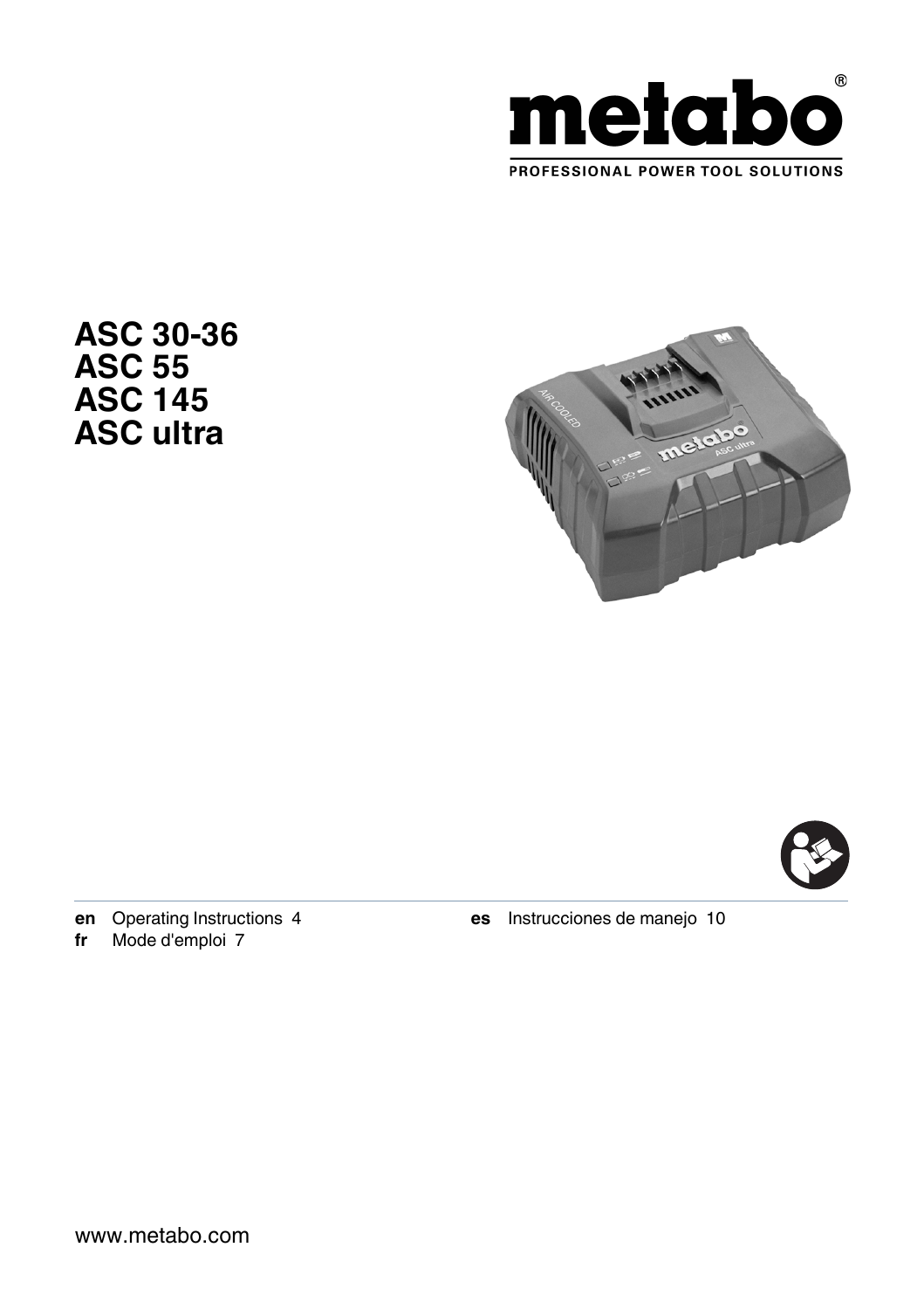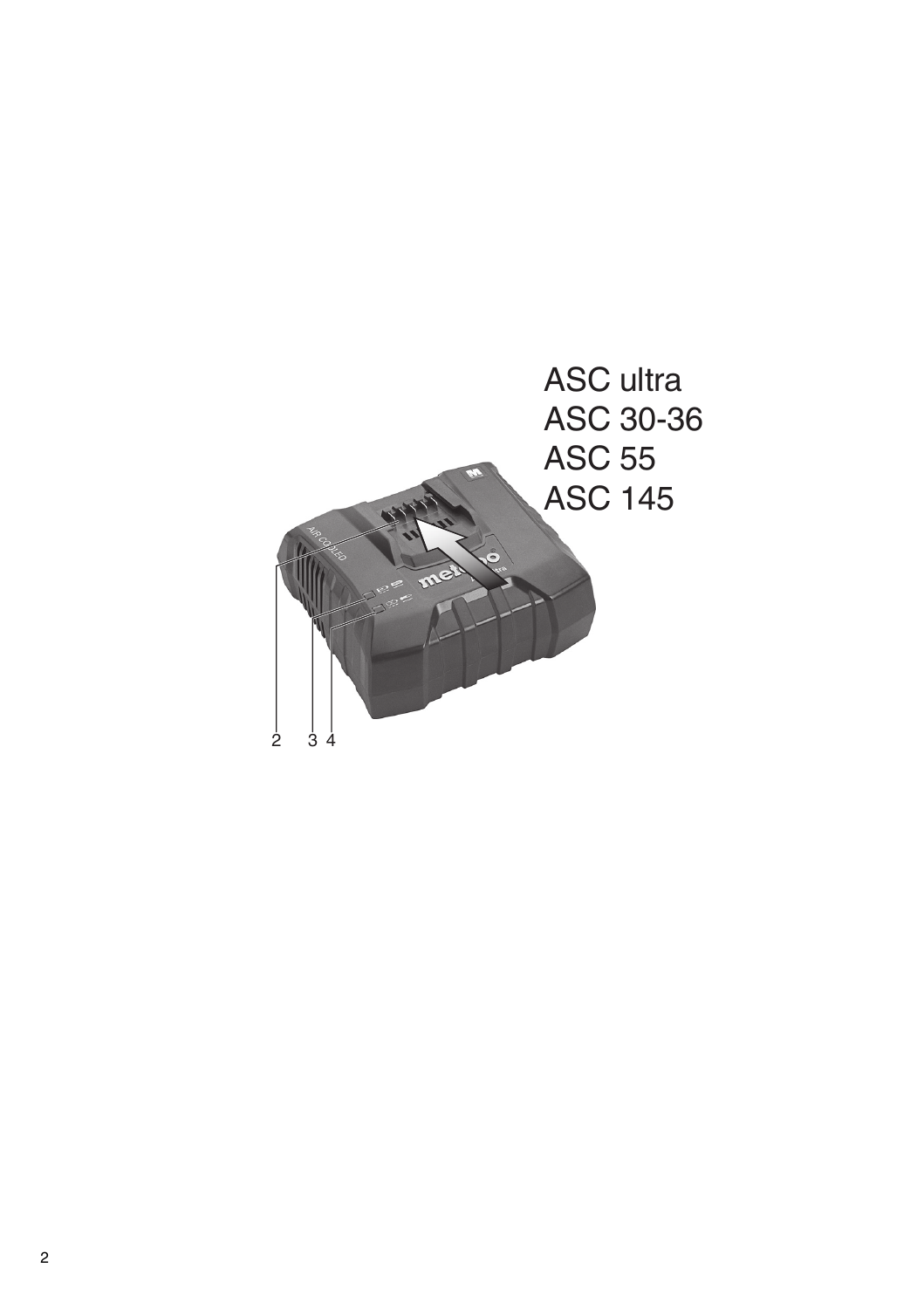|            |                  | <b>ASC</b> ultra |           | <b>ASC 145</b> |           | ASC 30-36<br><b>ASC 55</b> |           |
|------------|------------------|------------------|-----------|----------------|-----------|----------------------------|-----------|
| U(V)       | C(Ah)            | $I_c(A)$         | $t$ (min) | $I_c(A)$       | $t$ (min) | $I_c(A)$                   | $t$ (min) |
| 12,0       | 2,0              | 4                | 30        | 4,0            | 30        | 4                          | 30        |
| 12,0       | 4,0              | 6,5              | 37        | 8,0            | 30        | 4                          | 60        |
| 12 (NiCd)  | 1.7              |                  |           |                |           | 3                          | 35        |
| 14,4       | 1,3              | 2,6              | 30        | 2,6            | 30        | 3                          | 26        |
| 14,4       | 1,5              | 3                | 30        | 3,0            | 30        | 3                          | 30        |
| 14,4       | 2,0              | $\overline{4}$   | 30        | 4,0            | 30        | $\overline{3}$             | 40        |
| 14,4       | 2,6              | 5,2              | 30        | 5,2            | 30        | 3                          | 52        |
| 14,4       | 3,0              | 6                | 30        | 6,0            | 30        | $\overline{3}$             | 60        |
| 14,4       | 4,0              | 6,5              | 37        | 8,0            | 30        | $\overline{3}$             | 80        |
| 18         | 1,3              | 2,6              | 30        | 2,6            | 30        | 3                          | 26        |
| 18         | 1,5              | 3                | 30        | 3,0            | 30        | 3                          | 30        |
| 18         | 2,0              | 4                | 30        | 4,0            | 30        | 3                          | 40        |
| 18         | 2,2              | 4,4              | 30        | 4,4            | 30        | $\overline{3}$             | 44        |
| 18         | 2,6              | 5,2              | 30        | 5,2            | 30        | 3                          | 52        |
| 18         | 3,0              | 6                | 30        | 6,0            | 30        | 3                          | 60        |
| 18         | 4,0              | 6, 5             | 37        | 8,0            | 30        | $\overline{3}$             | 80        |
| 18         | 5,2              | 6, 5             | 48        | 8,0            | 39        | $\overline{3}$             | 104       |
| 18         | 3,1              | 6,2              | 30        | 6,2            | 30        | $\overline{3}$             | 62        |
| 18         | 3,5              | 6,5              | 32        | 7,0            | 30        | $\overline{3}$             | 70        |
| 18         | 4,0              | 6,5              | 37        | 8,0            | 30        | 3                          | 80        |
| 18         | 5,5              | 6,5              | 51        | 8,0            | 41        | 3                          | 110       |
| 18         | 6,2              | 6,5              | 57        | 8,0            | 47        | 3                          | 124       |
| 18         | 7,0              | 6,5              | 65        | 8,0            | 53        | 3                          | 140       |
| 18         | 8,0              | $6,\overline{5}$ | 74        | 8,0            | 60        | $\overline{3}$             | 160       |
| 36         | 1,5              | 3                | 30        | 3,0            | 30        | 1,5                        | 60        |
| 36         | 2,6              | 5,2              | 30        | 4,0            | 39        | 1,5                        | 104       |
| 36         | 4,0              | 6, 5             | 37        | 4,0            | 60        | 1,5                        | 160       |
| 36         | 5,2              | 6,5              | 48        | 4,0            | 78        | 1,5                        | 208       |
| 36         | $6,\overline{2}$ | 6,5              | 57        | 4,0            | 93        | 1,5                        | 248       |
| AIR COOLED |                  | ✓                |           | ✓              |           |                            |           |

Metabowerke GmbH, Postfach 1229 Metabo-Allee 1 D-72622 Nuertingen Germany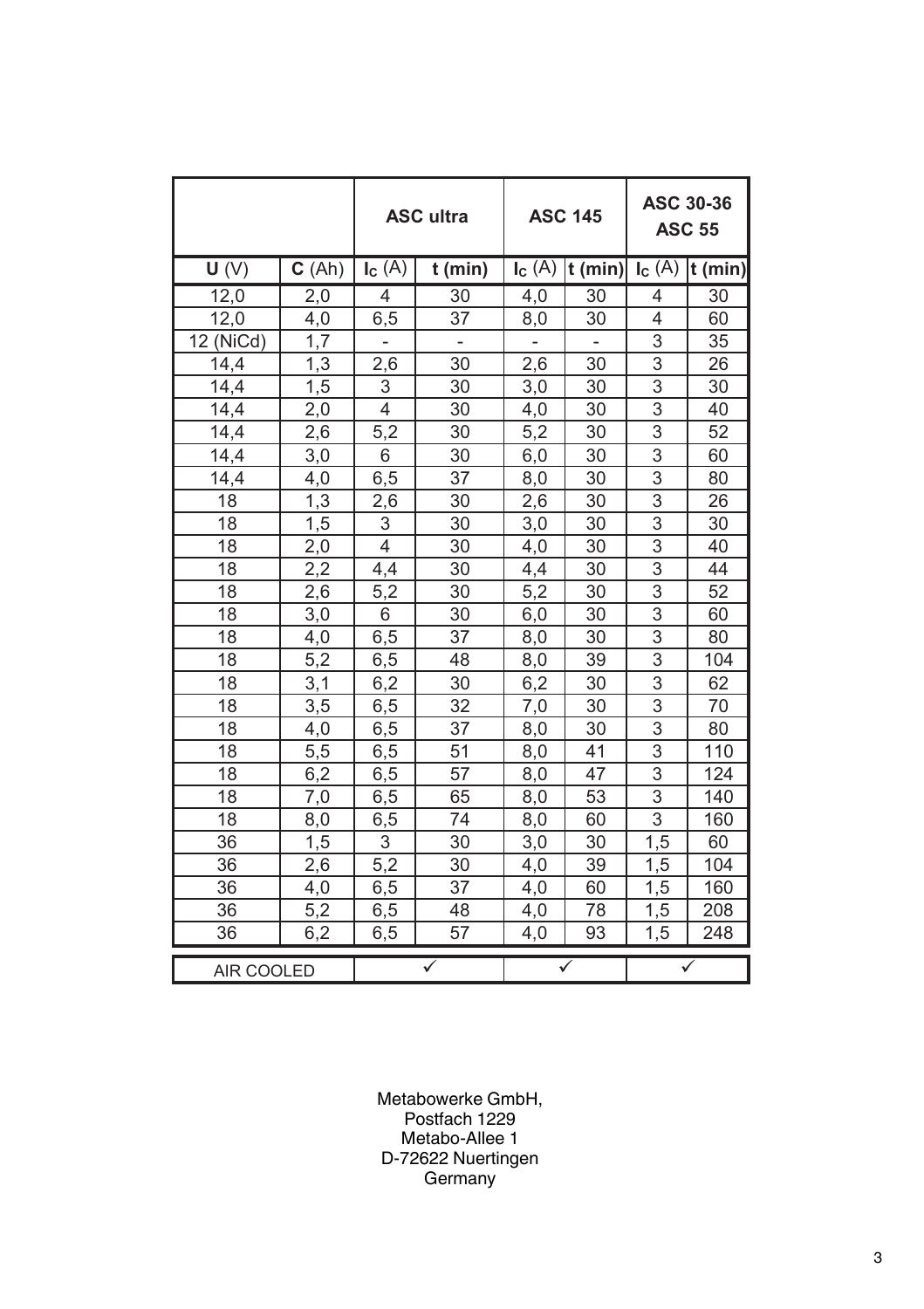# <span id="page-3-0"></span>**en** ENGLISH **Operating Instructions**

# **1. Specified Use**

The chargers are only suitable for charging Metabo battery packs.

This tool is not designed for use by persons (including children) with physical, sensory or mental disabilities, or with insufficient experience and/or knowledge, unless they are supervised by a person responsible for their safety, or have received instructions on how to use the tool by this person.

**ASC 30-36** is suitable for charging Li-ion battery packs (14.4 V - 36 V, 1.3 Ah - 8.0 Ah, 4- 10 cells).

**ASC 55** is suitable for charging Li-ion battery packs (12 V - 36 V, 1.3 Ah - 8.0 Ah, 3- 10 cells).

**ASC 145** is suitable for charging Li-ion battery packs (12 V - 36 V, 1.3 Ah - 8.0 Ah, 3- 10 cells).

**ASC ultra** is suitable for charging Li-ion battery packs (corresponding to the print on the tool, either 14.4 V - 36 V, 1.3 Ah - 8.0 Ah, 4- 10 cells, or 12 V - 36 V, 1.3 Ah - 8.0 Ah, 3- 10 cells).

**ASC 55** is suited for charging NiCd battery packs (12 V, 1.7 Ah, 10 cells).

Never attempt to charge batteries that are not rechargeable. Danger of explosion! The user bears sole responsibility for damage caused by improper use.

Generally accepted accident-prevention regulations and accompanying safety instructions should be observed.

# **2. General Safety Instructions**

# **IMPORTANT SAFETY INSTRUCTIONS**

#### 1.**READ AND FOLLOW ALL SAFETY**

**INSTRUCTIONS** - This manual contains important safety and operating instructions for battery charger model ASC30-36\_627046 / ASC55\_627046 / ASCUltra\_14.4-36V\_627268 / ASCUltra\_12- 36V\_627268 / ASC145\_627380.

2. Before using battery charger, read all instructions and cautionary markings on battery charger, battery, and product using battery.

3. **CAUTION** - To reduce risk of injury, charge only Metabo rechargeable batteries. Other types of batteries may burst causing personal injury and damage. Repairs to electrical tools must be carried out by a qualified electrician ONLY. Please accompany the tool for repair with a description of the fault. We reserve the right to make alterations in line with advances in technology.

# **SAVE THESE INSTRUCTIONS**



Read the Operating Instructions.



 For your own protection and for the protection of your charger pay attention to all parts of the text that are marked with this symbol!



Danger - electrical voltage!



Only use the charger indoors.

# **WARNING**

Unplug immediately if the cable is damaged! Unplug immediately if any sign of smoke or flames!

Do not submit the casing to impact!

Do not drill into the casing!

Keep away from children!

Do not use in a bathroom.

Keep away from moisture!

Do not use an extension cord.

Chargers should only be operated between 32°F and 103°F (0 - 40°C).

Batteries should only be charged when batterytemp is between  $32^{\circ}$ F and  $120^{\circ}$ F (0 - 50 $^{\circ}$ C).

Do not throw battery packs in a fire or immerse in water!

Return faulty or used Metabo battery packs to your dealer!

Do not dispose of battery packs along with domestic refuse. Please recycle!

The charger is not suitable for charging nonrechargeable batteries.

Use indoors only.

Do not expose to rain.

All ventilation slots must be kept free at alltimes!

To reduce the risk of electric shock -Disconnect power to the receptacle before installing or removing the unit.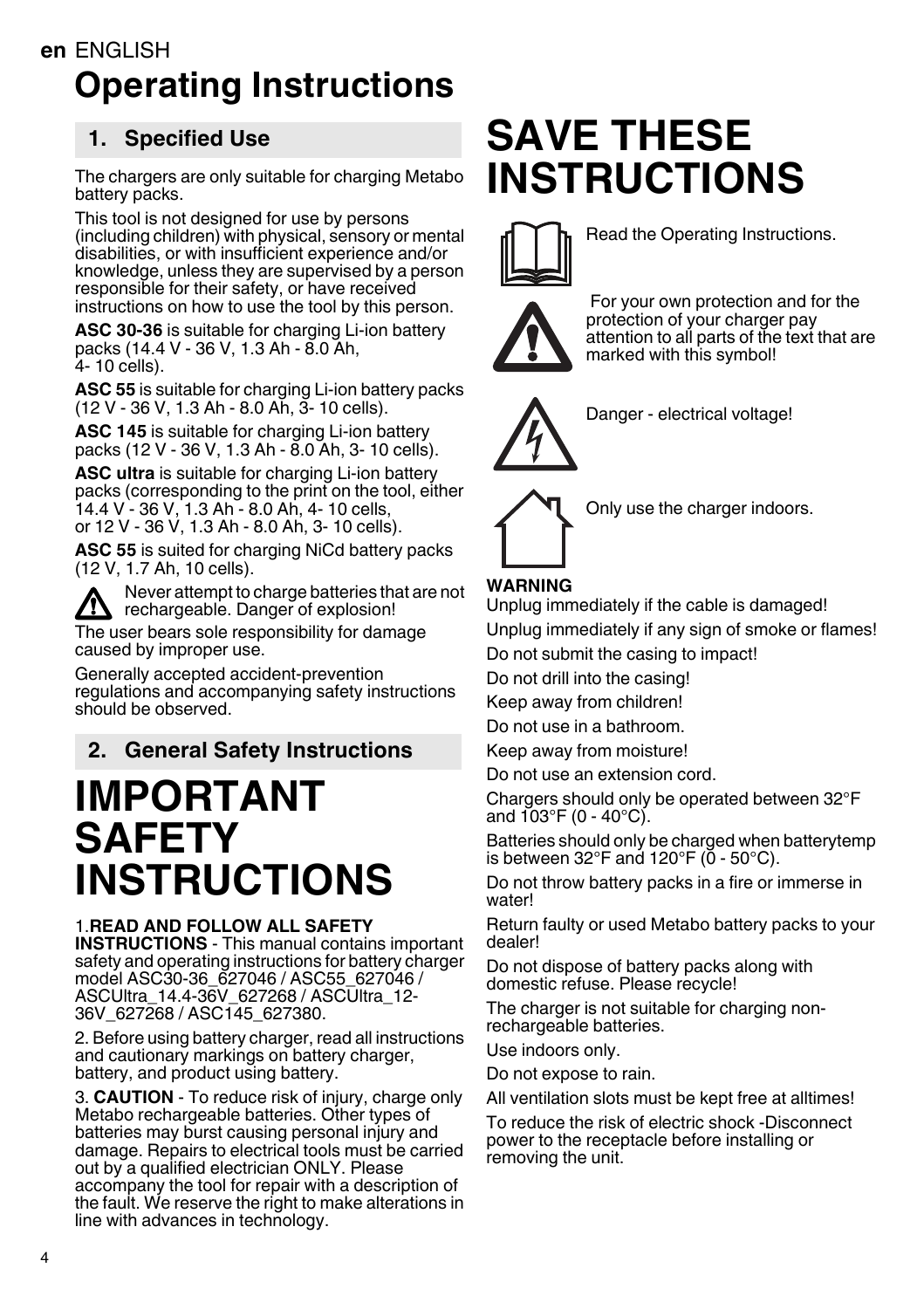# **3. Special Safety Instructions**



Slightly acidic, flammable fluid may leak from defective Li-ion battery packs!

If battery fluid leaks out and comes into contact with your skin, rinse immediately with plenty of water. If battery fluid leaks out and comes into contact with your eyes, wash them with clean water and seek medical treatment immediately.

Protect the charger from moisture.

Do not recharge a fully charged battery pack!



Children should be supervised to ensure that they do not play with the tool.

Keep children away from the battery charger and the working area!

Keep your battery charger out of reach of children!

Do not insert objects into the ventilation slots on the battery charger – there is a danger of electric shocks and short circuits!

Do not use faulty battery packs.

In areas with high metal dust exposure do not load any battery packs with AIR COOLED chargers. SYMBOLS:

**n...............** Class II Construction

V .................. Volts

- Hz ................ Hertz
- A .................. Amperes
- ~................. Alternating Current

# **4. Overview**

See page 2. The illustrations are regarded as exemplary for all devices.

- 1 Battery pack (not in scope of delivery)
- <span id="page-4-2"></span>2 Sliding seat
- <span id="page-4-1"></span>3 Operation display
- <span id="page-4-0"></span>4 Warning display

# **5. Commissioning**



Before plugging in, check to see that the rated mains voltage and mains frequency, as specified on the rating label, match your power supply.

Devices such as this one, which generate direct current, may have an effect on basic residualcurrent circuit breakers. Use type F or better, with a release current of max. 30 mA.



Before commissioning the charger, ensure that the air slots are free. Minimum distance to other objects is 5 cm.

#### **5.1 Self-test**

Insert mains supply plug.

The warning displa[y \(4\)](#page-4-0) and the operating indicator (3) light up one after the other for approx. 1 second [and](#page-4-1) the installed fan runs for approx. 5 seconds.

#### **6. Use**

#### <span id="page-4-3"></span>**6.1 Charging battery pack**

Push the battery pack **completely to the stop** on the sliding seat  $(2)$ .



The operating indicato[r \(3\)](#page-4-1) flashes.

Note: To have the charge level displayed on Li-ion battery packs, first take the battery pack out of the charger and then press the button on the battery pack.

#### **6.2 Conservation charge**

Once the charging process has finished, the battery charger automatically switches to conservation mode.

The battery pack can remain in the battery charger and is therefore always ready for use.



The operating display [\(3\)](#page-4-1) lights up continuously.

### **7. Fault**

#### **7.1 Warning displa[y \(4\)](#page-4-0) lights up continuously**



Battery pack is not charged. Temperature too high/ too low. When the temperature of the battery pack is between 0  $\degree$ C and 50  $\degree$ C, the charging process begins automatically.

#### **7.2 Warning displa[y \(4\)](#page-4-0) flashes**



- Battery pack is defective. Remove the battery pack immediately from the charger.
- The battery pack was not pushed correctly onto the sliding sea[t \(2\).](#page-4-2) See section [6.1.](#page-4-3)

# **8. Repairs**

Repairs to the charger must only be carried out by qualified electricians.

If the mains connection cable of this tool is damaged, in order to prevent endangering personnel and property it must be replaced by the manufacturer, or the Customer Service of the manufacturer, or a similarly qualified person.

Contact your local Metabo representative if you have Metabo chargers requiring repairs. For addresses see www.metabo.com.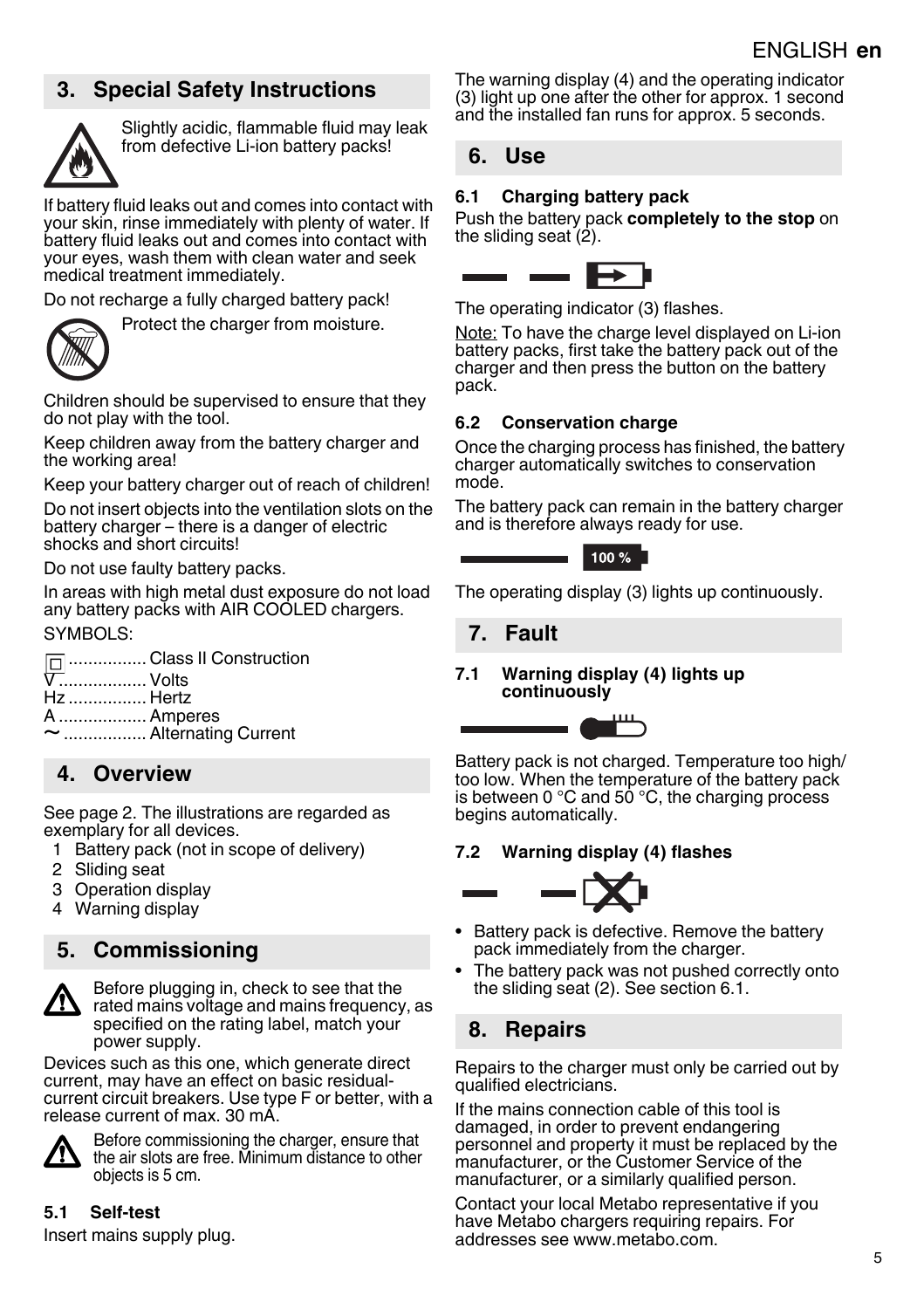# **9. Environmental Protection**

Observe national regulations on environmentally compatible disposal and on the recycling of disused machines, packaging and accessories.

# **10. Technical Specifications**

See page 3.

- **U =** Voltage ranges of the battery packs
- **C =** Battery pack capacity
- **IC =** Charging current **t** = Charging current<br> **t** = Charging time<sup>1)</sup>
- 

1) Depending on the residual capacity and the temperature of the battery pack, real charging times may deviate from the specifications.

Recommended ambient temperature when charging:  $32^{\circ}F(0^{\circ}C)$  to  $120^{\circ}F(50^{\circ}C)$ 

Changes due to technological progress reserved.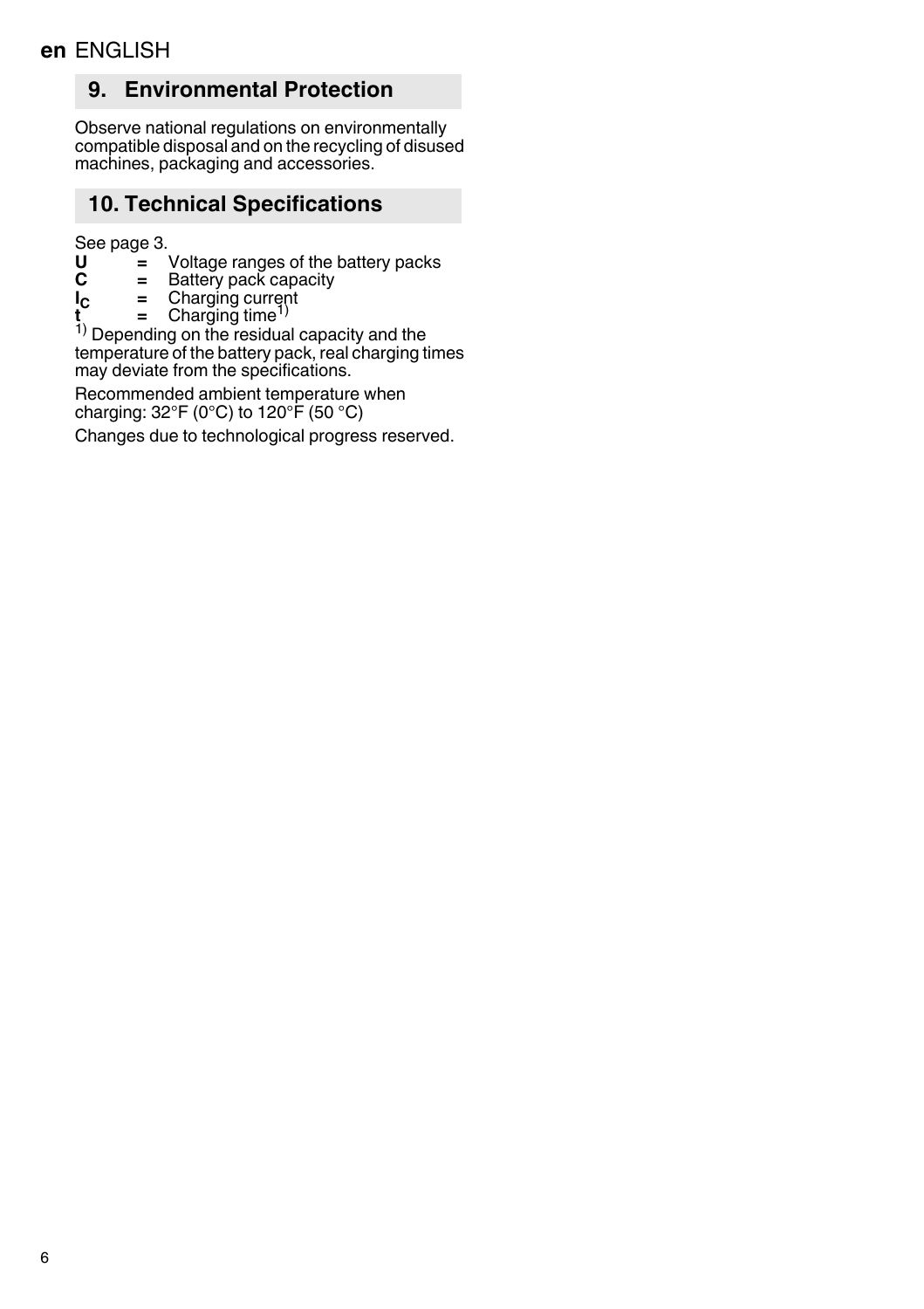# <span id="page-6-0"></span>**Mode d'emploi**

#### **1. Utilisation conforme à la destination**

Les chargeurs sont exclusivement conçus pour la charge des blocs batteries Metabo.

Cet outil ne doit pas être utilisé par des personnes (y compris des enfants) présentant des capacités physiques, sensorielles ou mentales réduites ou manquant d'expérience et/ou de connaissances, sauf si elles sont surveillées par une personne responsable de leur sécurité ou qu'elles reçoivent des instructions sur l'utilisation de l'outil.

Le chargeur **ASC 30-36** convient pour recharger des batteries Li-Ion (14,4 V - 36 V, 1,3 Ah - 8,0 Ah, 4- 10 cellules).

Le chargeur **ASC 55** convient pour recharger des batteries Li-Ion (12 V - 36 V, 1,3 Ah - 8,0 Ah, 3- 10 cellules).

Le chargeur **ASC 145** convient pour recharger des batteries Li-Ion (12 V - 36 V, 1,3 Ah - 8,0 Ah, 3- 10 cellules).

Le chargeur **ASC ultra** convient pour recharger des batteries Li-Ion (en fonction de la pression sur l'appareil, soit 14,4 V - 36 V, 1,3 Ah - 8,0 Ah, 4- 10 cellules, soit 12 V - 36 V, 1,3 Ah - 8,0 Ah, 3- 10 cellules).

Le chargeur **ASC 55** convient pour recharger des batteries NiCd (12 V, 1,7 Ah, 10 cellules).

Ne jamais essayer de charger des piles non  $\sqrt{N}$  rechargeables. Danger d'explosion ! L'utilisateur sera entièrement responsable de tous

dommages résultant d'une utilisation non conforme à la destination de la machine.

Il est impératif de respecter les consignes générales de protection contre les accidents ainsi que les consignes de sécurité ci-jointes.

#### **2. Consignes générales de sécurité**

# **DIRECTIVES DE SÉCURITÉ IMPORTANTES**

#### 1. **LISEZ ET SUIVEZ TOUTES LES**

**INSTRUCTIONS DE SÉCURITÉ -** Ce manuel renferme d'importantes directives de sécurité et des instructions d'utilisation pour les chargeurs à batterie de modèles ASC30-36\_627046 / ASC55\_627046 / ASCUltra\_14.4-36V\_627268 / ASCUltra\_12-36V\_627268 / ASC145\_627380.

2. Avant l'utilisation d'un chargeur à batterie, lisez toutes les instructions et les mises en garde sur chargeur de batterie, batterie ou produit nécessitant une batterie.

3. **MISE EN GARDE** – Pour réduire le risque de blessures, charger seulement les batteries de type rechargeable. D'autres types de batteries pourraient exploser causant des blessures corporelles et des dommages. Les réparations de vos outils électriques doivent être effectuées par un électricien qualifié seulement. Veuillez inclure une brève description du problème avec l'outil à réparer. Nous nous réservons le droit de modification selon les nouvelles technologies.

# **CONSERVEZ BIEN CES DIRECTIVES**



Lire le mode d'emploi.

 Dans l'intérêt de votre propre sécurité et afin de protéger votre chargeur, respectez les passages de texte marqués de ce symbole !



Attention : risque de choc électrique



Ce chargeur doit exclusivement être utilisé à l'intérieur.

#### **AVERTISSEMENT**

Débranchez immédiatement si le câble est endommagé.

Débranchez immédiatement à l'apparition de fumée ou de flammes.

Ne pas soumettre le boîtier à aucun choc! Ne pas perforer le boîtier!

Gardez hors de la portée des enfants!

Ne pas utiliser dans une salle de bains.

Ne pas laisser à l'humidité!

Ne pas utiliser de cordon prolongateur.

Les chargeurs doivent être utilisés seulement à des températures se situant entre 32°F et 103°F (0°et  $40^{\circ}$ C).

Les batteries doivent être chargés seulement quand la température de la batterie se situe entre 32°F et 120°F (0°et 50°C).

Ne pas jeter les blocs batterie dans le feu ou les plonger dans l'eau!

Retournez les blocs batteries défectueux ou usagés à votre distributeur Metabo!

Ne pas vous débarrassez des blocs batteries avec les déchets domestique. S.V.P. recyclez!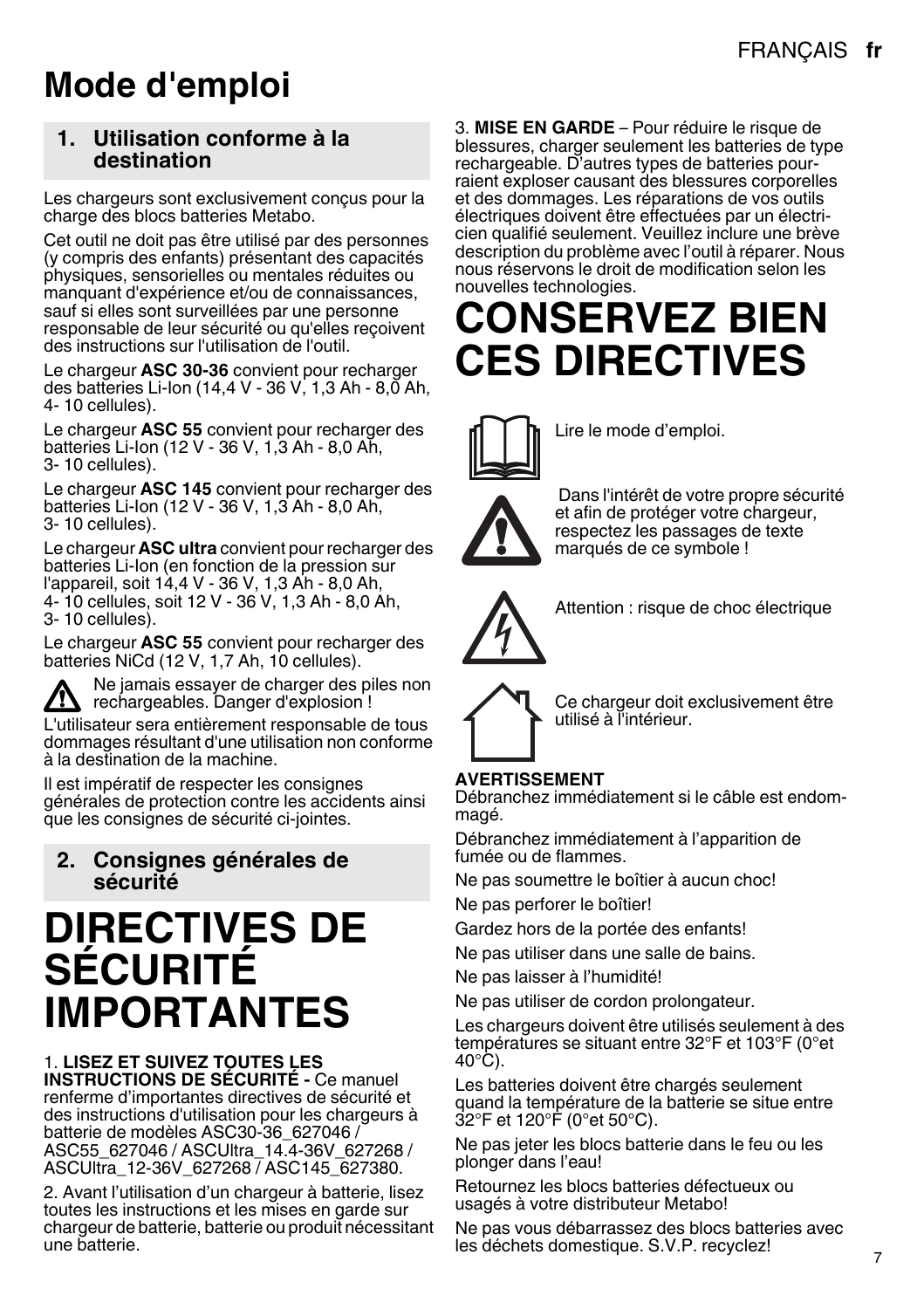# **fr** FRANÇAIS

Le chargeur n'est pas adéquat pour charger les batteries non-rechargeables.

Utilisez à l'intérieur seulement.

Ne pas exposer à la pluie.

Toutes les fentes d'aération doivent demeurer ouvertes en tout temps!

Pour réduire le risque de choc électrique, couper l'alimentation du prolongateur avant d'installer ou de retirer le dispositif.

### **3. Consignes de sécurité particulières**



Un bloc batterie défectueux Li-Ion peut occasionner une fuite de liquide légèrement acide et inflammable !

En cas de fuite d'acide d'accumulateur et de contact avec la peau, rincer immédiatement à grande eau. En cas de projection dans les yeux, les laver à l'eau propre et consulter immédiatement un médecin !

Ne pas recharger un bloc batterie entièrement chargé !



Protégez le chargeur contre l'humidité !

Les enfants doivent être mis sous surveillance pour veiller à ce qu'ils ne jouent pas avec l'outil.

Eloignez les enfants du chargeur et de la zone de travail.

Rangez votre chargeur à un endroit inaccessible aux enfants !

N'introduisez pas d'objets dans les fentes d'aération du chargeur – risque d'électrocution ou de court-circuit !

N'utilisez jamais de bloc batterie défectueux !

Ne pas recharger des batteries avec les chargeurs AIR COOLED dans les zones avec une présence importante de poussières métalliques.

#### SYMBOLES:

| □  Construction de classe II |
|------------------------------|
|                              |
|                              |
|                              |
|                              |
|                              |

# **4. Vue d'ensemble**

Voir page 2. Les images s'appliquent à titre d'exemple pour tous les appareils.

- 1 Bloc batterie (ne fait pas partie du volume de livraison)
- <span id="page-7-2"></span>2 Logement coulissant
- <span id="page-7-1"></span>3 Témoin de contrôle
- <span id="page-7-0"></span>4 Témoin d'alerte

### **5. Mise en service**



Avant la mise en service, comparez si la tension secteur et la fréquence secteur indiquées sur la plaque signalétique correspondent aux caractéristiques de votre réseau de courant.

Les appareils comme celui-ci, qui génèrent du courant continu, pourraient influencer des disjoncteurs différentiels simples. Utilisez un type F, ou mieux, avec un courant de déclenchement max. de 30 mA.



Avant de mettre le chargeur en service, s'assurer que les fentes d'aération sont bien dégagées. Respecter une distance minimale de 5 cm par rapport à tout autre objet.

#### **5.1 Autotest**

Brancher le cordon d'alimentation.

Le témoin d'avertissemen[t \(4\)](#page-7-0) et le témoin de servic[e \(3\)](#page-7-1) s'allument successivement pendant env. 1 seconde et le ventilateur intégré fonctionne pendant env. 5 secondes.

#### **6. Utilisation**

#### <span id="page-7-3"></span>**6.1 Charge du bloc batterie**

Insérer le bloc batterie **entièrement, jusqu'en butée**, dans le logement coulissant [\(2\)](#page-7-2).



Le témoin de fonctionnemen[t \(3\)](#page-7-1) clignote.

Remarque : Pour afficher l'état de charge des blocs batteries Li-Ion, retirer tout d'abord le bloc batterie du chargeur puis presser la touche sur le bloc batterie.

#### **6.2 Mode entretien**

A la fin de l'opération de charge, le chargeur commute automatiquement sur le mode d'entretien.

Le bloc batterie peut rester dans le chargeur et sera ainsi opérationnel à tout moment.

100 %

Le témoin de contrôl[e \(3\)](#page-7-1) s'allume en fixe.

#### **7. Dépannage**

**7.1 Le témoin d'avertissemen[t \(4\)](#page-7-0) est allumé en permanence**



Le bloc batterie n'est pas chargé. Température trop élevée / trop basse. Si la température du bloc batterie se situe entre 0 °C et 50 °C, le processus de charge débute automatiquement.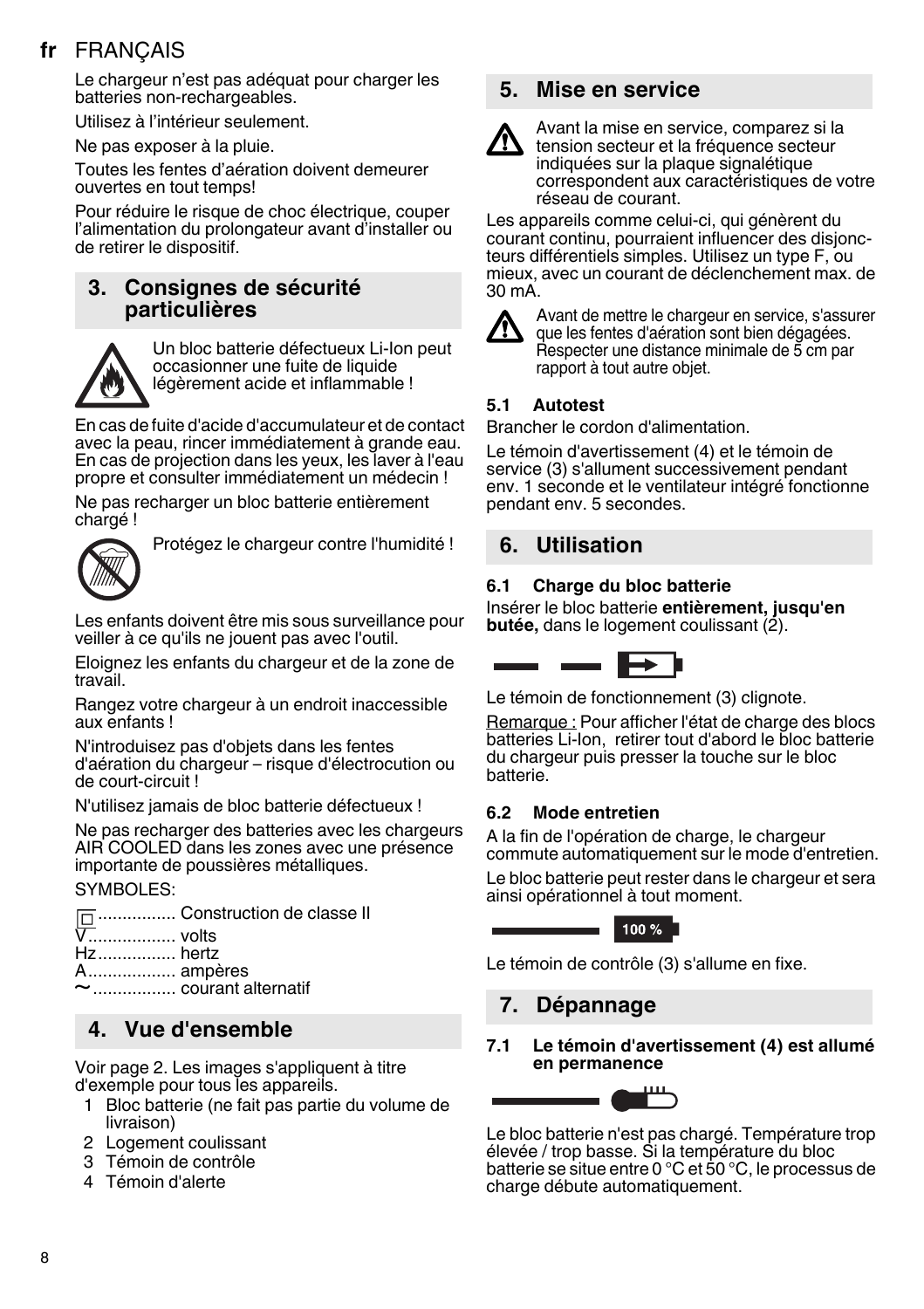#### **7.2 Le témoin d'avertissemen[t \(4\)](#page-7-0) clignote**



- Bloc batterie défectueux. Retirer immédiatement le bloc batterie du chargeur.
- Le bloc batterie n'a pas été inséré correctement dans le logement coulissant [\(2\).](#page-7-2) Voir chapitre [6.1](#page-7-3).

# **8. Réparations**

×

Les travaux de réparation sur le chargeur ne doivent être effectués que par un spécialiste !

Au cas où le cordon d'alimentation électrique de cet outil serait endommagé, le faire remplacer par le fabricant, son service après-vente ou une personne de qualification comparable afin d'éviter tout risque.

Pour toute réparation sur un outil Metabo, contacter le représentant Metabo. Voir les adresses sur www.metabo.com.

# **9. Protection de l'environnement**

Suivre les réglementations nationales concernant l'élimination dans le respect de l'environnement et le recyclage des machines, emballages et accessoires.

### **10. Caractéristiques techniques**

Voir page 3.

- **U =** plages de tension des blocs batteries
- **C** = capacité du bloc batterie<br> **l<sub>C</sub>** = courant de charge
- **I<sub>C</sub>** = courant de charge
- durée de charge

1) En fonction de la capacité résiduelle et de la température des blocs batteries, les durées de chargement réelles peuvent différer des valeurs indiquées.

Température ambiante recommandée pour la charge : 32°F (0°C) à 120°F (50 °C)

Sous réserve de modifications allant dans le sens du progrès technique.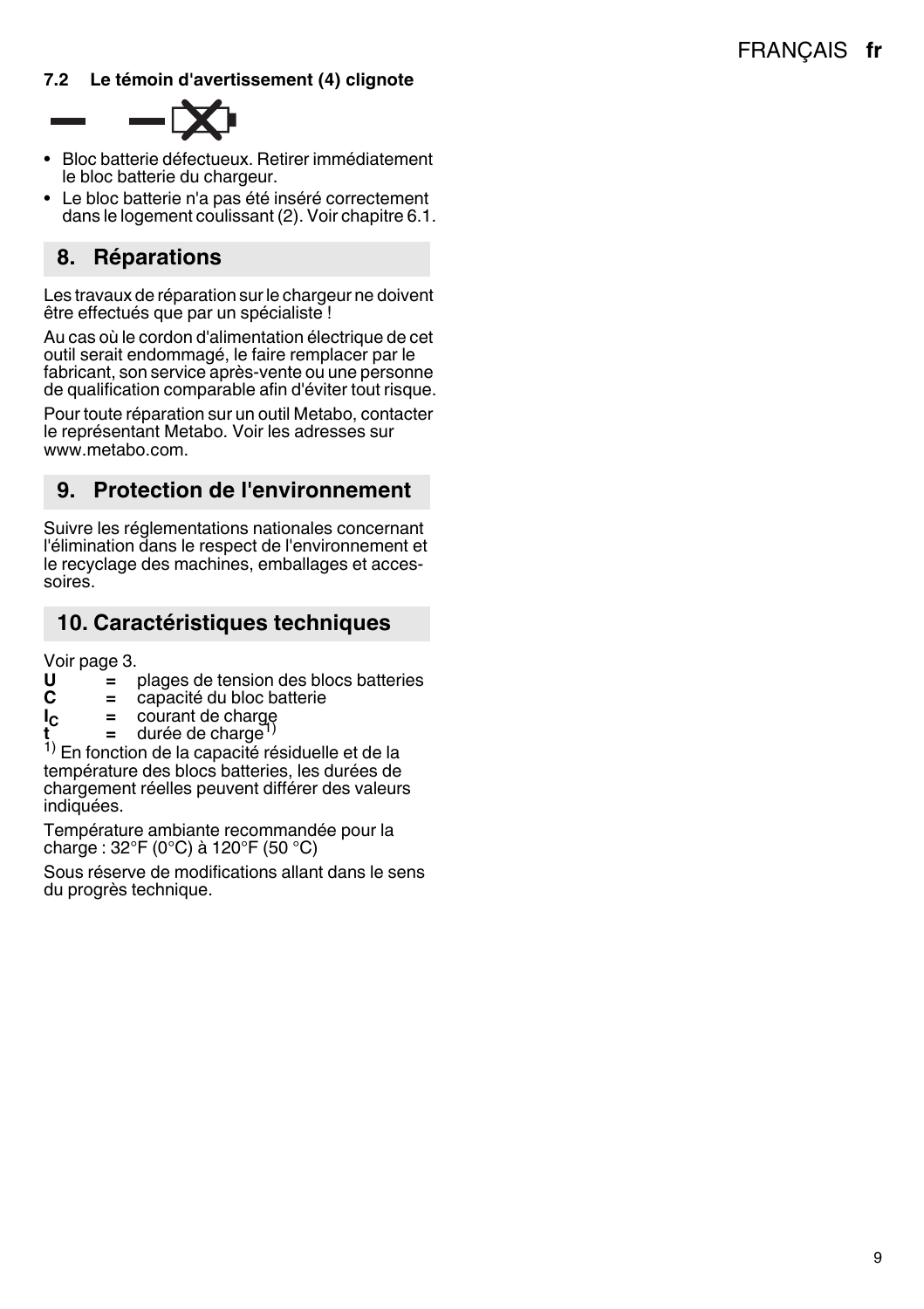# <span id="page-9-0"></span>**es** ESPAÑOL **Instrucciones de manejo**

#### **1. Aplicación de acuerdo a la finalidad**

Los cargadores están diseñados exclusivamente para cargar acumuladores Metabo.

Esta herramienta no está pensada para ser utilizada por personas (incluidos los niños) con limitaciones físicas, sensoriales o mentales o que no tengan la experiencia y/o los conocimientos debidos, a menos que sean vigilados por una persona encargada de su seguridad o que hayan recibido de ésta instrucciones sobre la utilización de la herramienta.

**ASC 30-36** está diseñado para cargar baterías de Li-ion (14,4 V - 36 V, 1,3 Ah - 8,0 Ah, 4- 10 células).

**ASC 55** está diseñado para cargar baterías de Liion (12 V - 36 V, 1,3 Ah - 8,0 Ah, 3- 10 células).

**ASC 145** está diseñado para cargar baterías de Liion (12 V - 36 V, 1,3 Ah - 8,0 Ah, 3- 10 células).

**ASC ultra** está diseñado para cargar baterías de Liion (según el estampado en el dispositivo, bien 14,4 V - 36 V, 1,3 Ah - 8,0 Ah,

4- 10 células, o bien 12 V - 36 V, 1,3 Ah - 8,0 Ah, 3- 10 células).

**ASC 55** está diseñado para cargar baterías de NiCd (12 V, 1,7 Ah, 10 células).

No intente en ningún caso cargar baterías no recargables. ¡Existe peligro de explosión!

Los daños ocasionados por un uso inadecuado son únicamente responsabilidad del usuario.

Se deberán tener en cuenta la normativa sobre seguridad e higiene en el trabajo y las indicaciones de seguridad incluidas a continuación.

#### **2. Instrucciones generales de seguridad**

# I**MPORTANTES INSTRUCCIONES DE SEGURIDAD**

#### 1. **LEA TODAS LAS INSTRUCCIONES DE**

**SEGURIDAD Y CUMPLALAS** - Este manual contiene importantes instrucciones de seguridad y de uso para los aparato cargadores de pilas modelos ASC30-36\_627046 / ASC55\_627046 / ASCUltra\_14.4-36V\_627268 / ASCUltra\_12- 36V\_627268 / ASC145\_627380.

2. Antes de utilizar el cargador de pilas, lea usted todas las instrucciones e indicaciones de cuidado de los cargadores de pilas, pilas y otros productos relacionados con la pilas.

3. **CUIDADO** - Para reducir los riesgos de lesiones deben cargarse exclusivamente pilas recargables.

Tipos diferentes de pilas pueden reventarse causando lesiones personales y daños materiales.

Las reparaciones en la herramientas eléctricas deben ser llevadas a cabo EXCLUSIVAMENTE por electricistas cualificados.

Sírvase incluir a la herramienta enviada para su reparación una breve descripción del defecto localizado. Nos reservamos todos los derechos a realizar modificaciones relacionadas con el avance técnico.

# **GUARDE ESTE MANUAL DE INSTRUCCIONES DE USO**



Leer las instrucciones de uso.



Para su propia protección y la de su cargador, observe las partes de texto marcadas con este símbolo.



Aviso ante una tensión eléctrica peligrosa.



Utilice el cargador únicamente en lugares cerrados.

# **ADVERTENCIA**

¡Desenchufar inmediatamente si el cable de alimentación está dañado!

¡Desenchufar inmediatamente si hay cualquiersigno de humos o llamas!

¡No someter a golpes la carcasa!

¡No taladrar en la carcasa!

¡Mantener el aparato fuera del alcance de losniños!

No use la herramienta en un baño.

¡No someter el aparato a la humedad!

No use un cable alargador.

Los cargadores deben ser operados solamente entre 32°F y 103°F (0 - 40°C).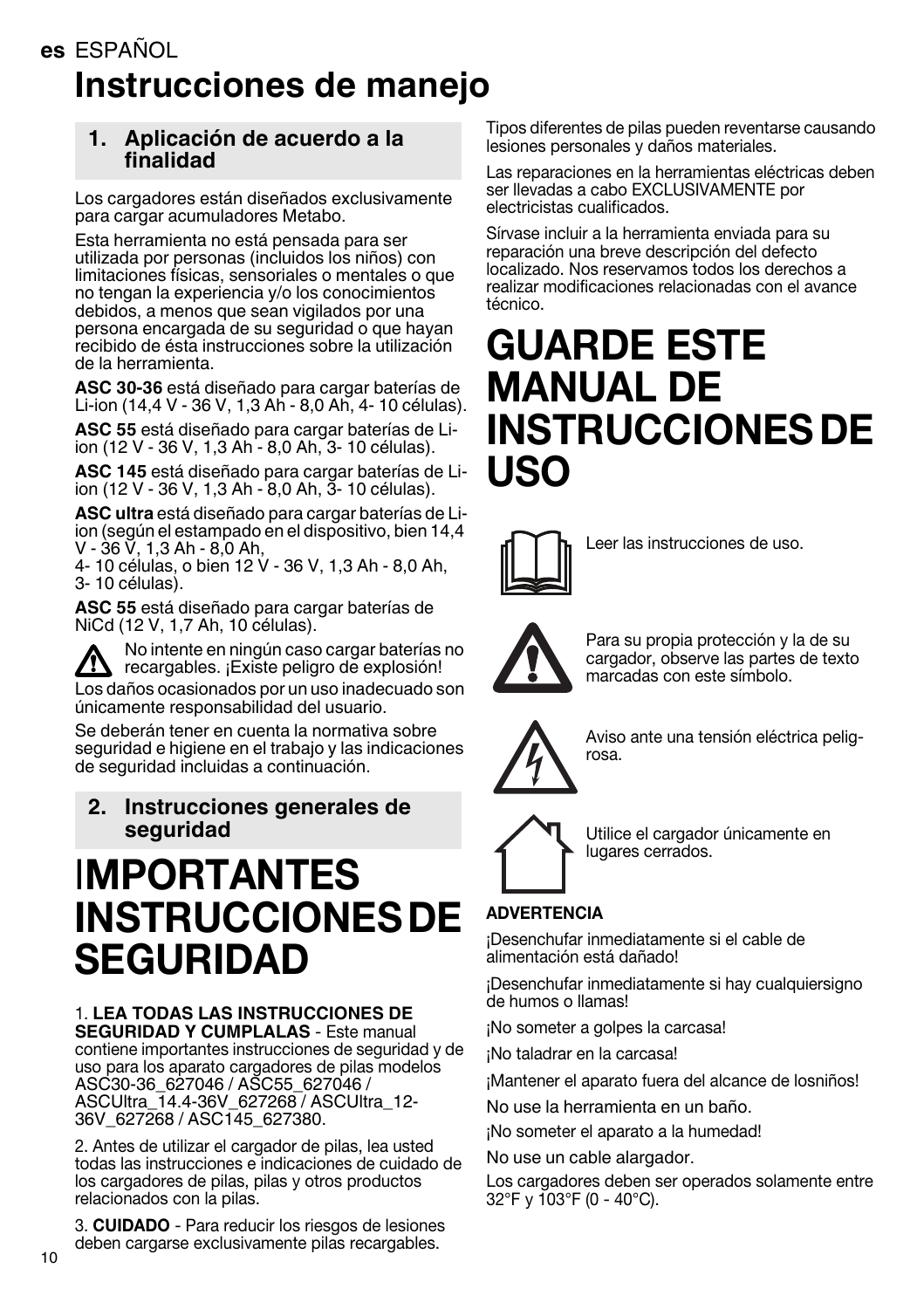Las pilas deberán ser cargadas únicamente si la temperatura de las pilas está entre 32°F y 120°F  $(0 - 50^{\circ}$ C).

¡No echar los paquetes de pilas al fuego ni alagua!

¡Devuelva a su concesionario los paquetes depilas de Metabo que estén defectuosos!

No desechar los paquetes de pilas junto con la basura doméstica. ¡Sírvase reciclar los paquetes de pilas!

El cargador no es apropiado para cargar pilas no recargables.

Usar el cargador únicamente en interiores.

No exponerlo a la lluvia.

¡Mantenga siempre libres las ranuras de ventilación del aparato!

Desconecte la alimentación eléctrica de la herramienta antes de instalar o desmontar la unidad con el fin de reducir el riesgo de descarga eléctrica.

#### **3. Instrucciones especiales de seguridad**



De los acumuladores de litio defectuosos puede llegar a salir un líquido ligeramente ácido e inflamable

En caso de que salga algo del líquido del acumulador y entre en contacto con la piel, lávese inmediatamente con agua abundante. En caso de que el líquido entre en contacto con los ojos, lávelos con agua limpia y acuda inmediatamente a un centro médico.

No recargue un acumulador completamente cargado.



Mantenga el cargador alejado de la humedad.

Vigile a los niños para asegurarse de que no juegan con la herramienta.

Mantenga a los niños fuera del alcance del cargador y de su zona de trabajo.

Guarde el cargador fuera del alcance de los niños.

No sitúe ningún objeto en la rejilla de ventilación del cargador, existe peligro de sufrir una descarga eléctrica o un cortocircuito.

No utilice acumuladores defectuosos.

No cargar baterías utilizando cargadores AIR COOLED en zonas con alta concentración de polvo metálico.

#### SÍMBOLOS:

|                   | m  Clase II de construcción |
|-------------------|-----------------------------|
| <b>V.</b> voltios |                             |
| Hz hertzios       |                             |
| A amperios        |                             |
|                   |                             |
|                   |                             |

### **4. Descripción general**

Véase la página 2. Las figuras son ilustrativas para todos los aparatos.

- 1 Acumulador (no incluido en el volumen de suministro)
- <span id="page-10-2"></span>2 Asiento corredizo
- <span id="page-10-1"></span>3 Indicador de servicio
- <span id="page-10-0"></span>4 Indicador de aviso

#### **5. Puesta en marcha**



Antes de la puesta en marcha, compruebe que la tensión y la frecuencia de red que se indican en la placa de identificación se corresponden con las características de la red eléctrica.

Dispositivos como este, que generan corriente continua, podrían influir sobre los interruptores de protección diferencial sencillos. Utilice el tipo F o superior con una corriente de desconexión máxima de 30 mA.



Antes de poner en marcha el cargador, asegúrese de que las rejillas de ventilación no estén cubiertas. La separación mínima con otros objetos debe ser superior a 5 cm.

#### **5.1 Autoverificación**

Introduzca el enchufe.

El indicador de aviso [\(4\)](#page-10-0) y el indicador de servicio (3) se iluminan de modo consecutivo durante apro[x.](#page-10-1)  [1 s](#page-10-1)egundo, el ventilador incorporado funciona durante aprox. 5 segundos.

# **6. Manejo**

#### <span id="page-10-3"></span>**6.1 Carga del acumulador**

Deslizar el acumulador **completamente, hasta el tope,** sobre el asiento corrediz[o \(2\).](#page-10-2)



El indicador de servici[o \(3\)](#page-10-1) parpadea.

Advertencia: para que los acumuladores de Li-Ion puedan indicar su estado de carga, retire primero el acumulador del cargador y, a continuación, pulse la tecla del acumulador.

#### **6.2 Carga de compensación**

Cuando la batería termina de cargarse, el cargador pasa automáticamente al estado de carga de compensación.

El acumulador puede permanecer en el cargador y estar así siempre listo para el funcionamiento.



El indicador de servici[o \(3\)](#page-10-1) está encendido continuamente.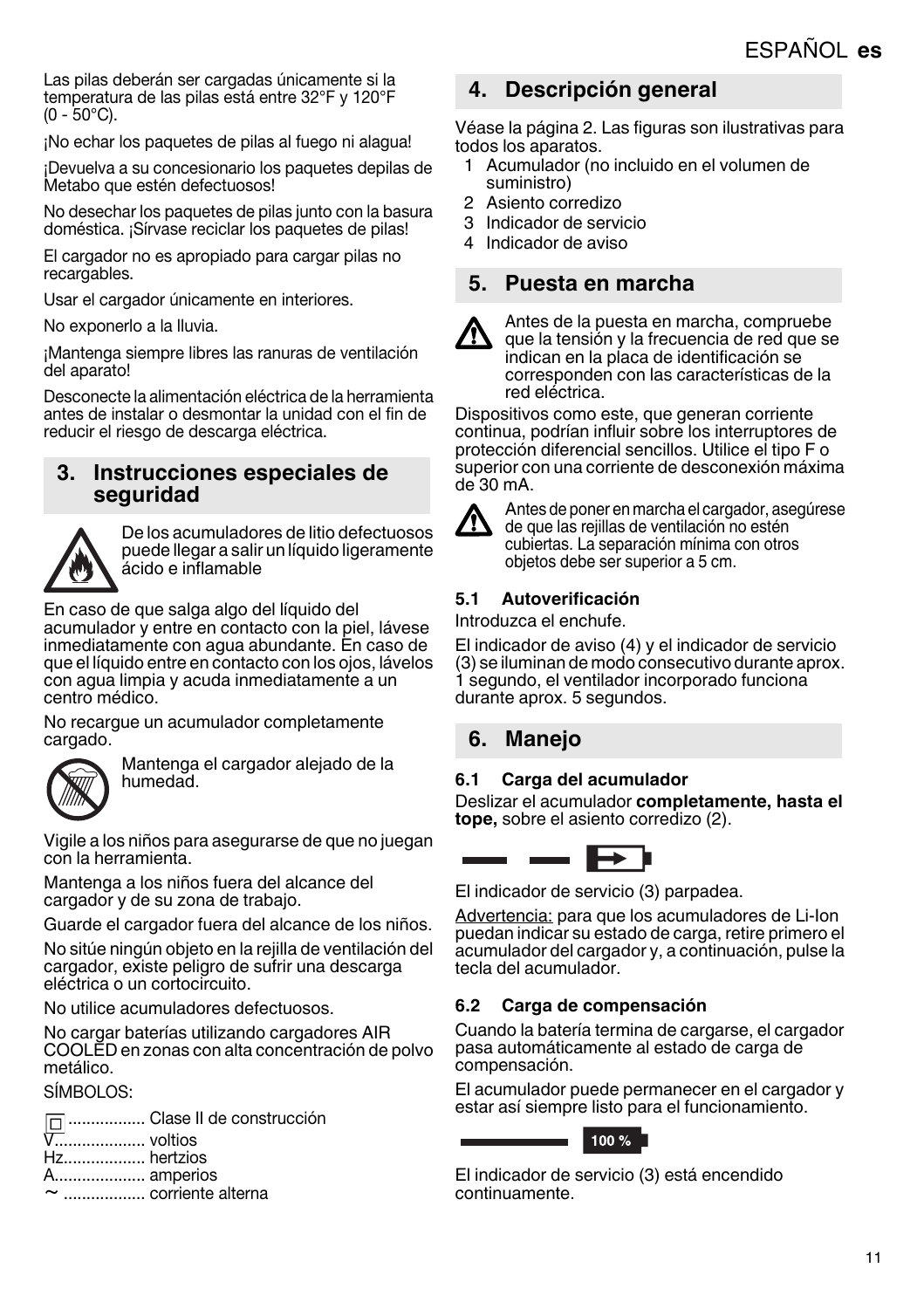# **es** ESPAÑOL

- **7. Fallo**
- **7.1 El indicador de aviso [\(4\)](#page-10-0) se ilumina de forma continua**



El acumulador no se carga. La temperatura es demasiado alta o demasiado baja. Si la temperatura de la batería está entre 0 °C y 50 °C, el proceso de carga comenzará automáticamente.

#### **7.2 El indicador de aviso [\(4\)](#page-10-0) parpadea**



- Acumulador defectuoso. Extraiga el acumulador del cargador inmediatamente.
- El acumulador no se desplaza correctamente sobre el asiento corredero [\(2\)](#page-10-2). Véase el capítulo [6.1.](#page-10-3)

# **8. Reparación**

Todas las reparaciones en el cargador deberán llevarse a cabo exclusivamente por técnicos especialistas.

En caso de que el cable de alimentación de red de esta herramienta está dañado, sólo el fabricante, su servicio de atención al cliente o una persona debidamente cualificada deberá sustituirlo con el propósito de evitar situaciones que entrañen peligro para el usuario.

En caso de tener herramientas eléctricas que necesiten ser reparadas, diríjase, por favor, a su representante de Metabo. En la página www.metabo.com encontrará las direcciones necesarias.

# **9. Protección ecológica**

Cumpla lo estipulado por las normativas nacionales relativas a la gestión ecológica de los residuos y al reciclaje de herramientas, embalaje y accesorios usados.

# **10. Especificaciones técnicas**

Véase la página 3.<br>U = Marge

- **U =** Margen de tensiones del acumulador
- **C =** Capacidad del acumulador
- **IC =** Corriente de carga
- Tiempo de carga<sup>1)</sup>

1) Los tiempos de carga reales pueden ser diferentes de los datos proporcionados en función de la capacidad residual así como de la temperatura del acumulador.

Temperatura ambiental recomendada durante el almacenamiento: 32°F (0°C) a 120°F (50 °C)

Nos reservamos el derecho a efectuar modificaciones conforme al avance técnico.